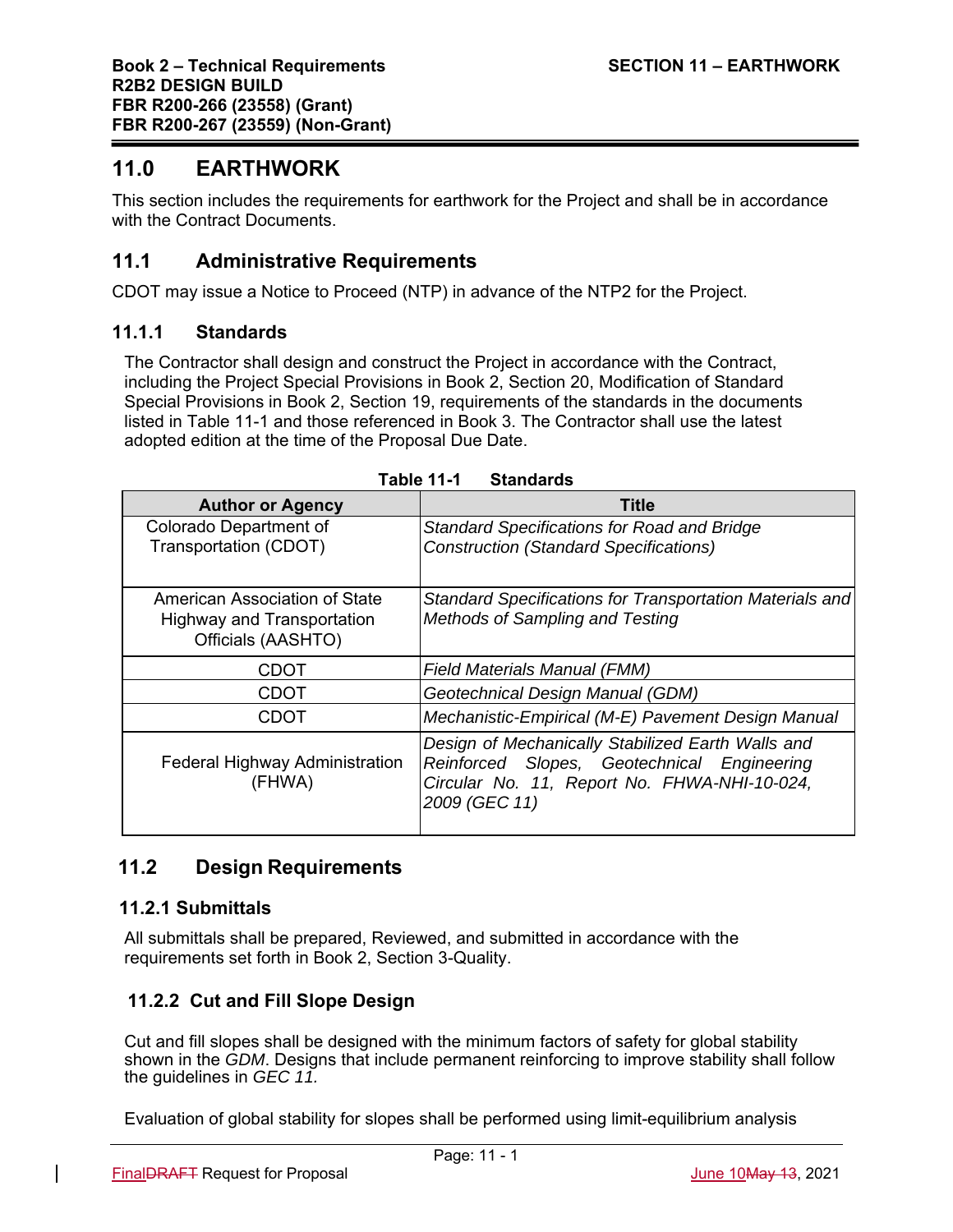methods. Slope grades shall be designed to mitigate potential surface erosion, sloughing and rockfall; and to promote revegetation in accordance with Book 2, Section 17- Landscaping.

The Contractor is responsible for stability of temporary cut and fill slopes, and excavations.

## **11.3 Construction Requirements**

#### **11.3.1 Clearing and Grubbing**

Trees, logs, limbs, stumps, brush, trash, unsuitable materials, and any other items identified under clearing and grubbing shall become the property of the Contractor and shall be disposed of off Site. Clearing and grubbing shall conform to Section 201 of the CDOT *Standard Specifications*.

The Contractor shall conduct a landscape walkthrough, in accordance with requirements of Book 2, Section 17-Landscaping prior to the start of any construction Activities.

### **11.3.2 Removal of Structures and Obstructions**

The Contractor shall raze, remove, and dispose of all structures and obstructions which are identified in the Basic Configuration for removal, except utilities, structures and obstructions removed under other contractual agreements, and salvable material designated to remain the property of the Department. Removal of structures and obstructions shall conform to Section 202 of the CDOT Standard Specifications.

Substructures of existing structures, regardless of location, shall be removed a minimum of two (2) feet below the existing natural ground surface or the proposed ground surface, whichever is at the lower elevation, and a minimum of 5 feet horizontally from proposed underground structures. The limits of removal shall be approved by CDOT prior to completing the work.

Existing pavements shall be removed for the Work. Removals, at a minimum, shall include Surface course, Base and Subbase courses, and unsuitable embankment Materials. Millings produced from removal of asphalt by planing shall become the property of the Contractor. Removal of asphalt mat shall conform to Project Special Provisions Revision of Section 202 - Removal of Asphalt Mat and Revision of Section 202 - Removal of Asphalt Mat (Planing).

## **11.3.3 Excavations and Embankments**

Where the top of a cut slope meets existing grade, the slope shall be rounded and shaped to blend with the adjacent existing contours to create a pleasing appearance and to reduce erosion.

New embankment shall be benched into the existing slopes, where required.

Where Roadway embankment is retained by structurally designed walls (retaining walls), the retained embankment and reinforced fill Material properties shall be compatible with the soil parameters used in design of the walls. This shall apply to both externally stabilized and internally stabilized wall systems.

## **11.3.4 Temporary Roads and Detours**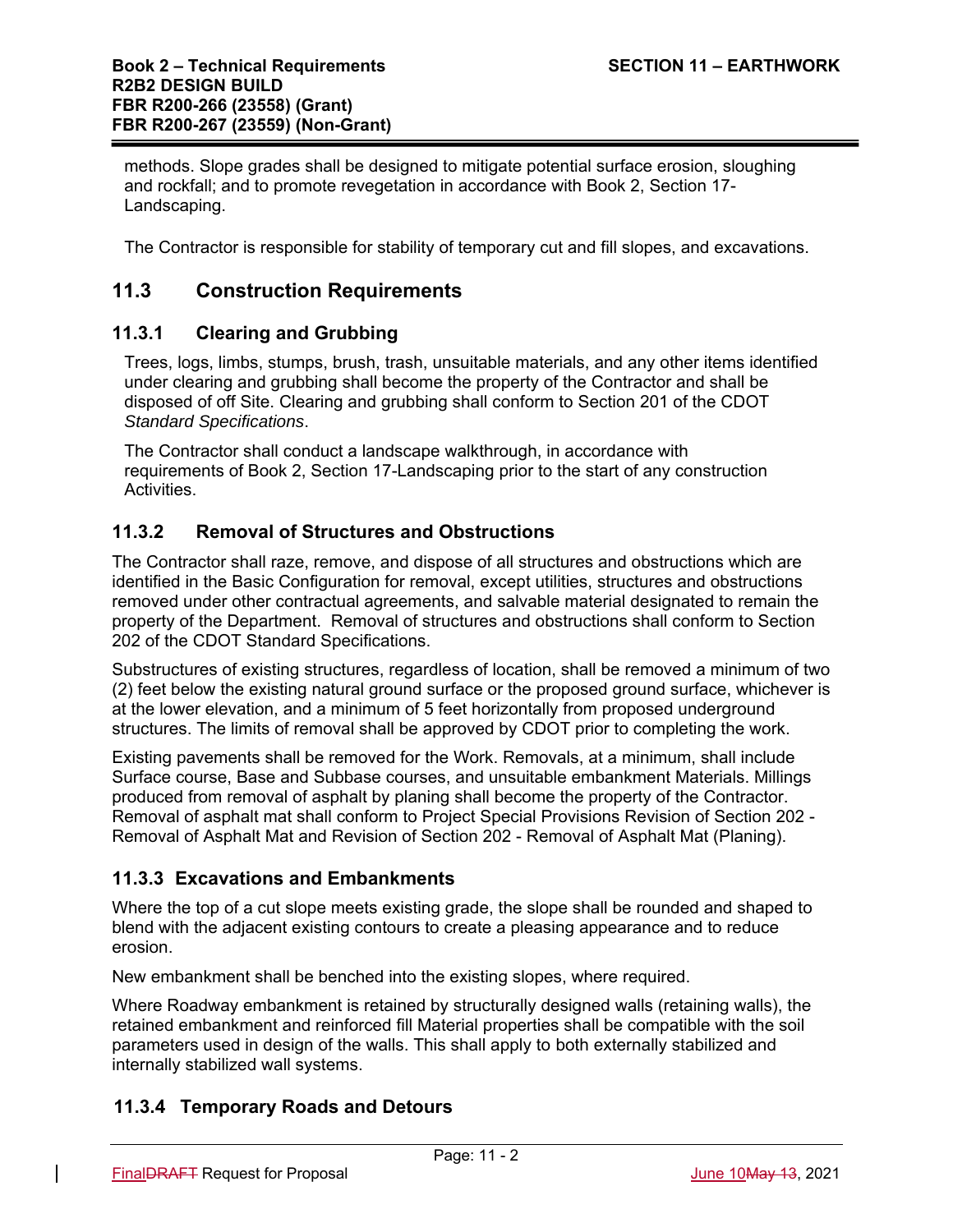Detour submittals shall be as stated in Book 2, Section 10–Geotechnical and Pavements.

Temporary roads shall be designed and constructed to minimize disturbance to existing vegetation and shall be restored to the original contours or to new contours as shown on the restoration plans. Detours shall be obliterated and the alignments restored when they will no longer be used. Restoration of temporary roads and detour sites shall include stabilization, seeding and planting as required by Book 2, Section 5-Environmental, and Book 2, Section 17-Landscaping.

## **11.3.5 Material Requirements**

Except as required below, embankment material utilized for construction shall consist of materials meeting AASHTO classification A-1-a, A-1-b, or A-2-4 when classified in accordance with AASHTO M 145, and shall not contain Reclaimed Asphalt Pavement (RAP) materials in any percentage.

Materials generated on-site that do not meet AASHTO classification A-1-a, A-1-b, or A-2-4 when classified in accordance with AASHTO M 145 may be used on fill slopes and embankment areas outside of the roadway prism (See Section 101.65 of the Standard Specifications) as designated in the plans or as approved by the Engineer.

## **11.3.6 US 350, US 24, CO 9, and CO 239 Roadways**

The top two feet of subgrade immediately under the proposed Pavement Structure on all newly constructed composite pavements shall have a minimum resistance value (R-value) of 40 when tested by the Hveem Stabilometer and shall consist of A-1-a, A-1-b or A-2 material when classified in accordance with AASHTO M 145. The minimum horizontal limits for this material shall be the outer limits of the Pavement Structure, including shoulders and curb and gutter, plus two feet on each side.

The Contractor shall utilize the soils information included in the Reference Documents and conduct a supplemental soil survey to confirm/ascertain whether the existing roadway soil satisfies the above conditions if it is desired to re-use the on-site materials in the "roadway prism". If the on-site materials are re-used, the material will be tested as stated in the CDOT Field Materials Manual during construction. This supplemental soil survey shall conform to the requirements as stated in the CDOT Field Materials Manual. Test holes are required at least every 1,000 feet. The Contractor shall provide any additional mitigation required as a result of the supplemental soil survey.

The results of the supplemental soil survey, along with any additional mitigation measures required, shall be submitted to CDOT for Approval before any embankment, aggregate base course, pavement and pavement related Work commences. The above information shall be submitted in a report format that clearly and concisely describes the existing soil conditions, delineates areas needing additional mitigation, and defines the required mitigation measures. The report shall include a soil profile, boring log, and the test results and shall be signed and sealed by a Professional Engineer.

All Work shall be conducted per the CDOT M-E Pavement Design Manual and the CDOT Field Materials Manual.

Alternative subgrade treatment shall be submitted to CDOT for Approval before any embankment, aggregate base course, pavement, and pavement related Work commences.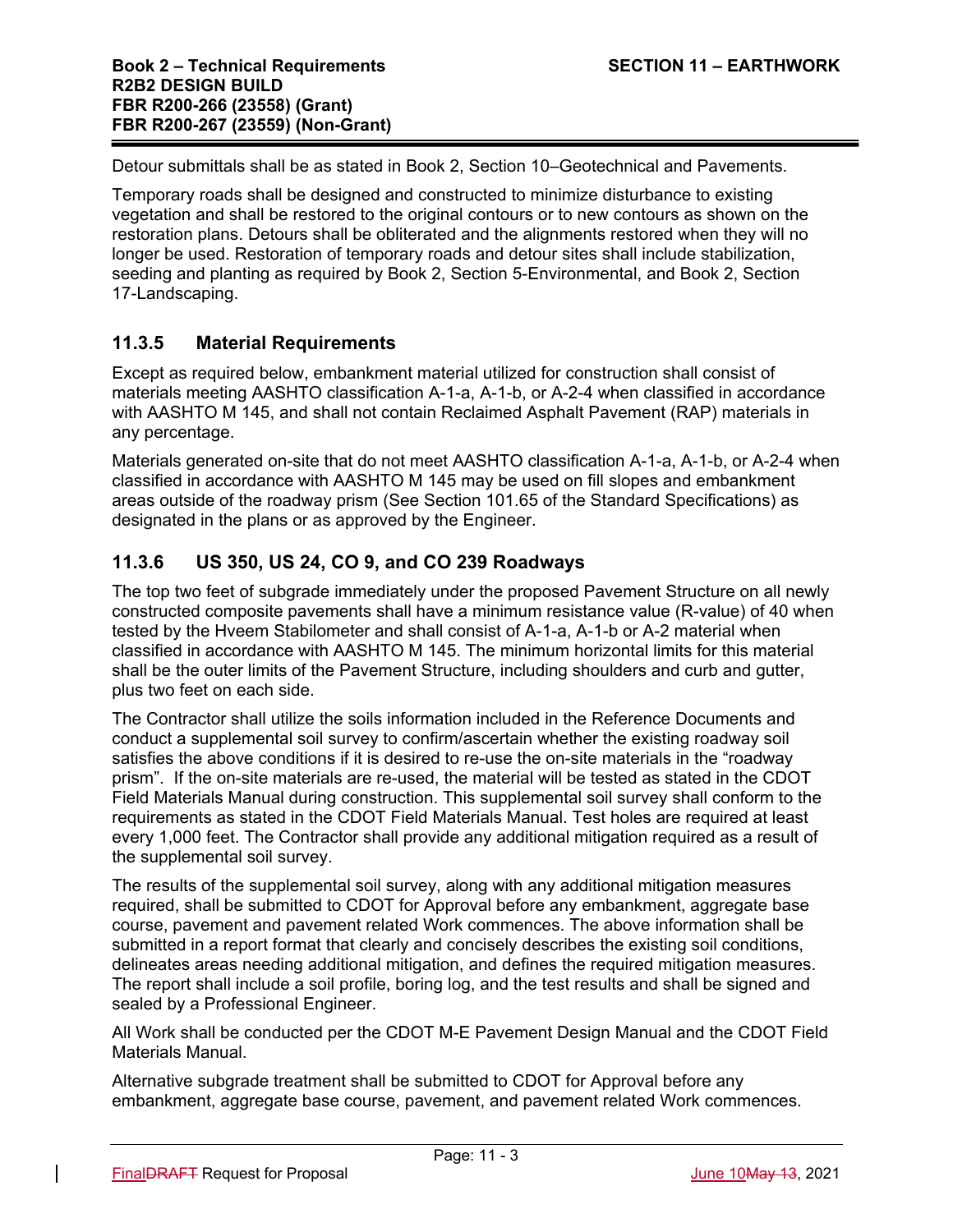### **11.3.7 Compaction Requirements**

Depth of moisture-density control for this Project shall be as follows:

- 1. Full depth of all embankments
- 2. Six (6) inches for bases of cuts and fills unless otherwise specified
- 3. Twelve (12) inches underneath the proposed pavement section (pavement/base course/soil)
- 4. Compaction shall comply with (AASHTO) T-180 or T-99 testing procedures per Sections 203, 206, 304, and 603.

#### **11.3.8 Reuse of Materials**

The Contractor is allowed to use broken concrete that is less than 6 inches in maximum dimension or broken asphalt that is less than 6 inches in maximum dimension for embankment material provided it is placed in accordance with Section 203.06 of the Standard Specifications. Broken concrete or asphalt less than 6 inches in maximum dimension will not be allowed to be used within the top 5 feet of embankment material immediately below the proposed Pavement Structure or as ABC within the Pavement Structure

Inclusion of recycled asphalt will not be allowed in the embankment fill.

The Contractor shall not dispose of broken concrete greater than 6 inches in maximum dimension or asphalt greater than 6 inches in maximum dimension within the Project limits.

With Approval of CDOT, the existing subgrade may remain in place if it meets all other requirements herein, before any embankment, aggregate base course, pavement and pavement related Work commences.

## **11.3.9 Available Potential Source of Material**

Potential sources of material have not been identified for this Project.

#### **11.3.10 Geotextiles**

Geotextiles shall meet the requirements for Geotextile Class I (Per AASHTO M 288) and be approved for stabilization and separation applications. The geotextile shall be selected from the New York State Department of Transportation list of approved products available at: https://www.nysdot.gov/divisions/engineering/technical-services/technical-servicesrepository/alme/pages/470-1a.html.

 Locations requiring geotextile installation shall be as Approved by CDOT before any embankment, aggregate base course, pavement and pavement related Work commences. Where geotextile installation is required, in-situ soil shall be scarified to a depth of at least 12 inches and then compacted, following requirements of the Standard Specifications.

The geotextile shall be installed per manufacturer's recommendations.